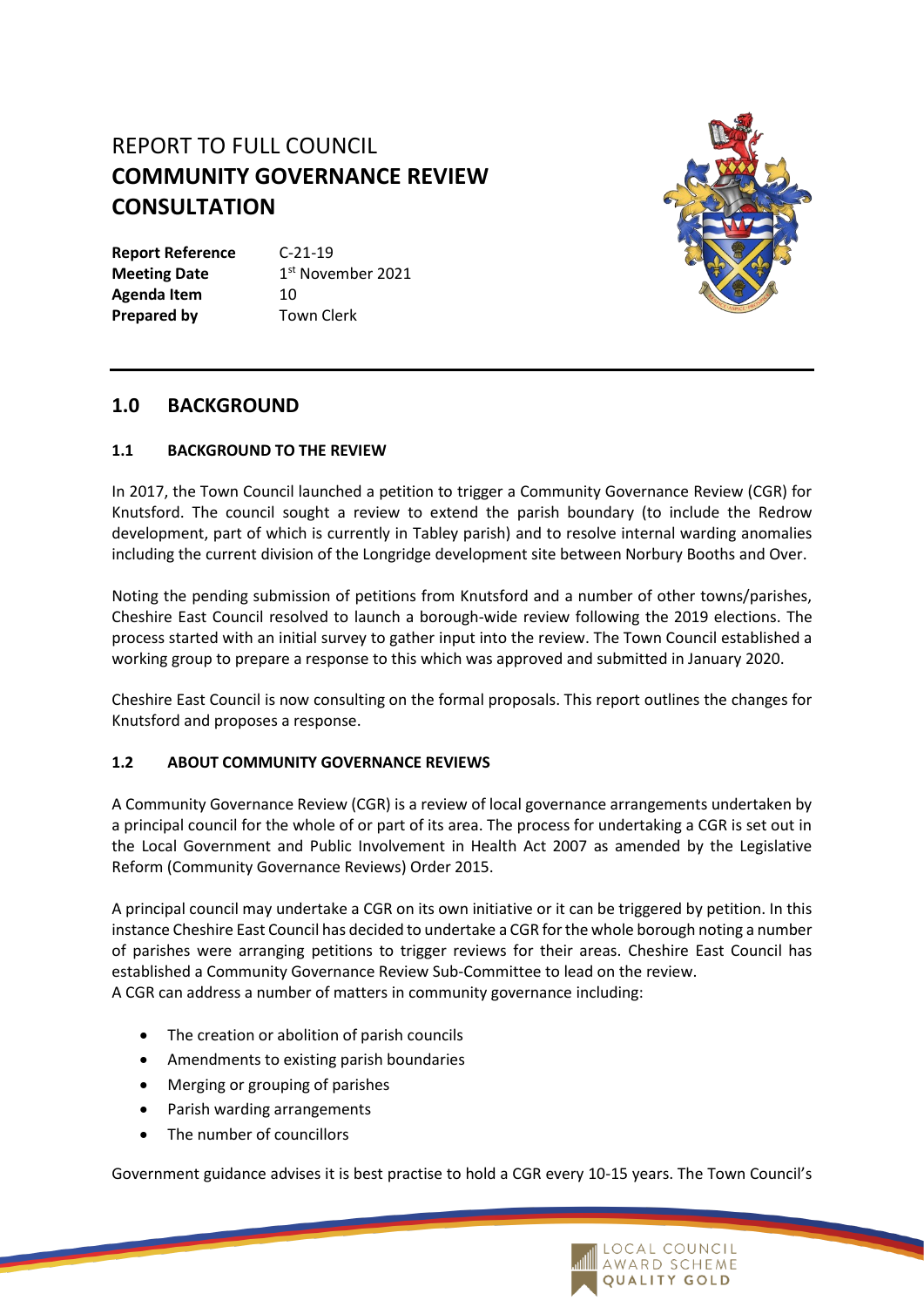governance arrangements were last amended for the 1999 elections when the previous wards of Over, South, West and North were replaced with the present wards of Over, Nether, Norbury Booths and Bexton and the number of councillors was increased from 12 to 15.

## **1.3 TOWN COUNCIL SUBMISSION TO THE INITIAL SURVEY**

The Town Council's submission to the initial survey in 2019/20:

- challenged the electoral forecast models for failing to consider all development within the Local Plan period
- proposed the extension of the Knutsford boundary to include the Redrow development in its entirety
- proposed revised warding arrangements for the Town Council, splitting Over ward in two and adjusting ward boundaries to make the number of electors to councillors balanced
- proposed the extension of the Knutsford boundary to include the whole of the Longridge business park
- proposed the incorporation of the Tatton parish into Knutsford so that Knutsford covers the entirety of Tatton Park

# **2.0 CONSULTATION PROPOSALS FOR KNUTSFORD**

It was confirmed that the review would fully consider all development allocated in the Local Plan period and the consultation documents address all points made by the Town Council in the initial submission, the proposals for Knutsford / responses to the Town Council's submission are detailed below.

#### **2.1 EXTENSION OF PARISH TO INCLUDE REDROW DEVELOPMENT**

The proposals are to extend the Knutsford parish boundary to incorporate the entirety of the Redrow development within Knutsford. Whilst the Town Council's proposal had been for just the development area to be included within Knutsford, the proposals are for a larger area to be transferred from Tabley to create a more recognisable boundary. The proposed extension area uses the road layout rather than field boundaries to determine the boundary.

#### **2.2 EXENSION OF PARISH TO INCLUDE THE WHOLE OF LONGRIDGE BUSINESS PARK**

The proposals do not include the extension of the boundary towards Mobberley to include the small area of the Longridge business park which is within Mobberley. The consultation document states:

*The Borough Council can see considerable merit in this proposal. However, this small area lies in a different borough ward (Mobberley).* 

*While it has no electors, there is still a potential for risk in the conduct of elections to arise here with regard to commercial referendums. It is therefore considered that, while the Borough Council favours such a change and is consulting accordingly, the implementation of such a change would be deferred to a commencement date immediately preceding a review of the borough wards by the Local Government Boundary Commission for England.*

The report does not explain why a deferral is necessary given other boundary changes are proposed, for example the extension of the boundary into Tabley includes an area which is part of the High Legh ward of Cheshire East.